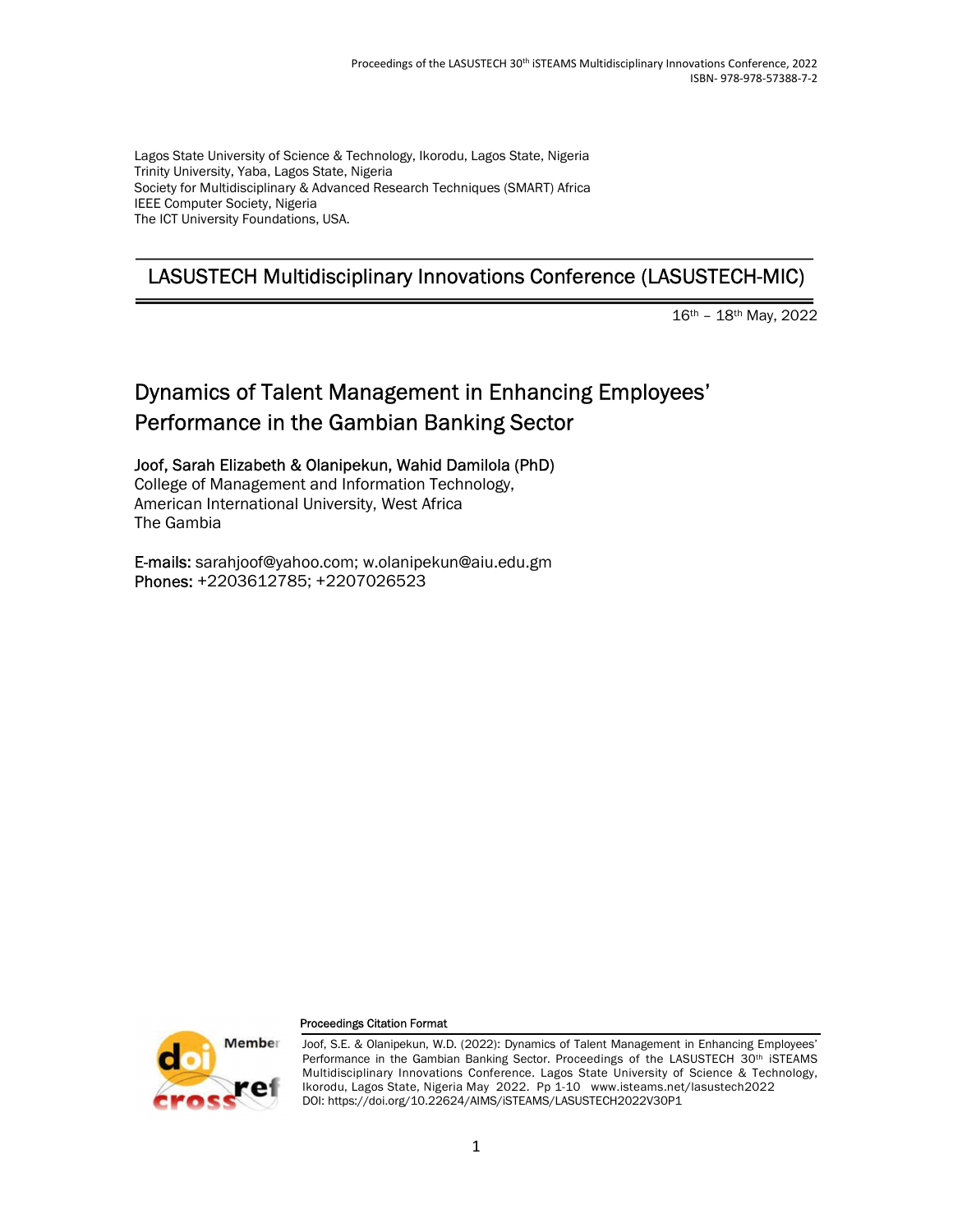# Dynamics of Talent Management in Enhancing Employees' Performance in the Gambian Banking Sector

#### Joof, Sarah Elizabeth & Olanipekun, Wahid Damilola (PhD)

American International University West Africa, The Gambia

# **ABSTRACT**

Human resource is the most important asset that organizations require in the 21st century and employees who constitute the human resource must be satisfied to drive organization performance and success on a sustainable basis. Talent management refers to the process of integrating new worker, developing, and retaining the current workers and attracting highly skilled personnel to work for your company. This study examined the effect of talent management on employee performance. The study examines the impact of talent management process such as talent attraction, retention, and development on employee performance. The study adopted a survey research design. The study population comprises of staffs of Vista Bank (Former First International Bank) Plc within Kanifing Municipal Council (KMC) Metropolis in The Gambia. Primary data was collected through a structured questionnaire. Out of 30 copies administered to the respondents, 27 copies were completed and returned. Data were analyzed and hypotheses were tested at 5% level of significance. Findings revealed that talent attraction significantly influences employee performance. Also, talent retention significant impacts on employee performance. Talent development significantly influences employee performance. Based on the findings of this study, the study concludes that talent management significantly impacts employee performance. The study recommends that talent management programs and strategies must also be enshrined into the organizations philosophy to improve employee satisfaction and performance.

Keywords: Talent Management, Strategies, Employee, Performance, Bank, Gambia

#### 1. INTRODUCTION

Employees are regarded as the blood life in an organization regardless of their carder and the task role given. In the  $21^{st}$  century, human resource are considered as an important asset as this employees who are considered to be part of an organization must be able to drive the organization to its milestone and peak of success. However, job satisfaction is regarded to be pivotal to both employee and employer, employers tends to commences with the recruiting of right people and continues with practicing programs to keep them engaged and committed to the organization (Fitzgerald, 2014). The intensity in the level of competition among organization worldwide has made them rely on their employees to provide innovative, advantageous and original solutions to problems the company may have. Employee job satisfaction is supremely important in an organization because it is what productivity depends on. If your employees are satisfied, they would produce superior quality performance in optimal time and lead to growing profits.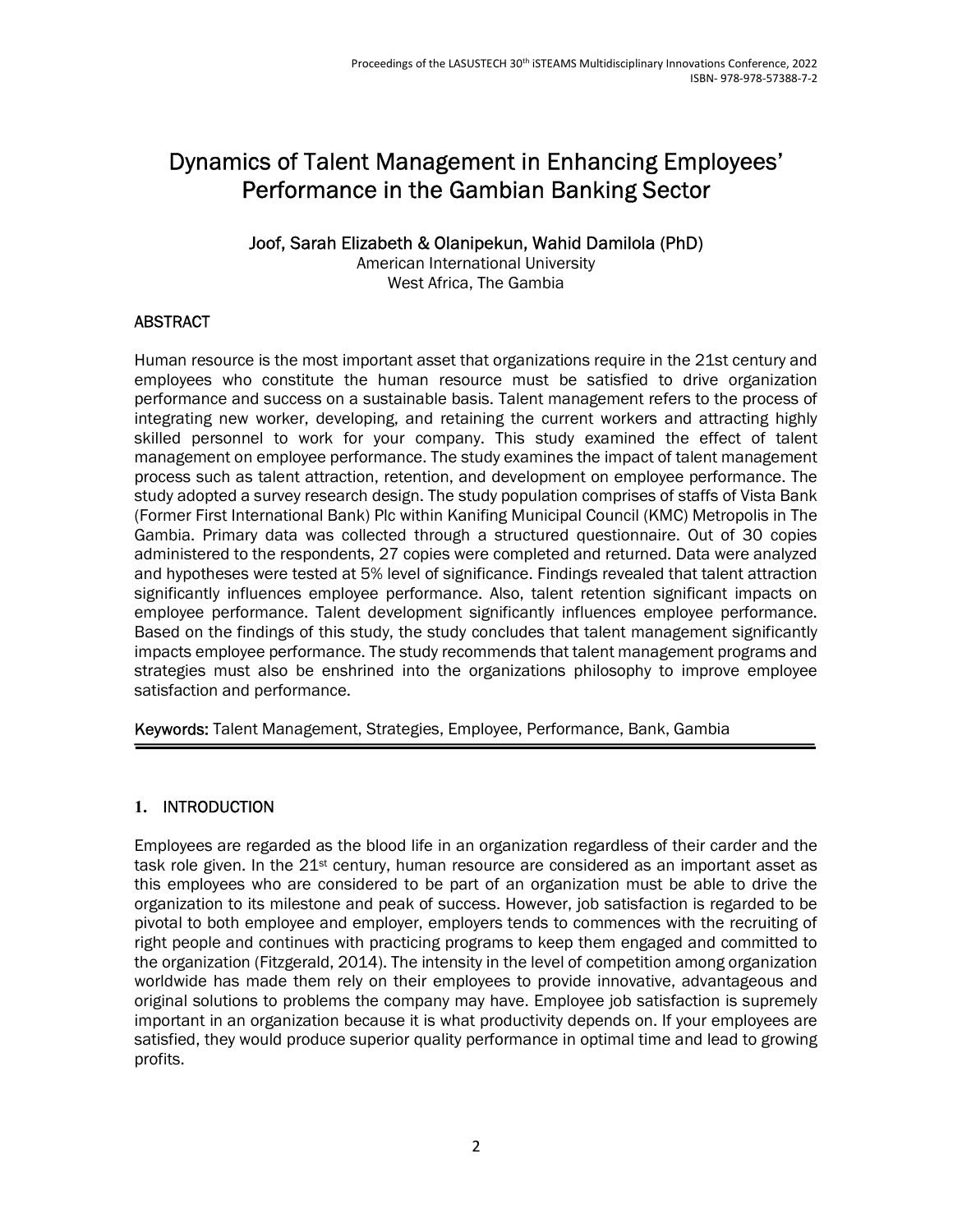Satisfied employees are also more likely to be creative and innovative and come up with breakthroughs that allow a company to grow and change positively with time and changing market conditions. Talent management is about having the right people matched to the right jobs at the right time and doing the right things and in the right place (Lyria, 2013).

Cappeli and Keller(2014), opines that talent management most organization tends to recruit employee but does not take into consideration the time required retaining and developing talent and at such, a talent system is not only a responsibility for the human resources department, but it should also be practiced at all levels in an organization. To buttress further, a lot of hindrances has be identified to be the major issue such as Issues such as grievances, absenteeism, low morale, and voluntary resignation, negative attitude to work, pilfering, fraud, and high turnover rates of top talents may abound. It is against this backdrop, that this study seeks to determine the impact of talent Management on employee performance. The research investigated the effects of Talent Management Practices such as talent attraction, talent retention and talent development on performance of employees in branches of Vista Bank (Formerly First International Bank) in Kanifing Municipal Council (KMC) Metropolis in The Gambia.

#### 2. LITERATURE REVIEW

#### 2.1 Conceptual Analysis Talent Management

Romans (2011), opines that the term talent management is different from one organization to the other. Thunnisen (2015) defines talent management as a proactive process which involves the identification, attraction, retention, development, and effective management of a disproportionate number of a high caliber and diverse people, who can be deployed to emerging positions, with the aim of contributing meaningfully to the overall organizational performance.

Garrow and Hirsh (2008) opined that "talent management is about doing things for your best people, investing in developing them, building their potential and assisting people to make the best use of their strengths. Stockley (2007) assert that talent management is defined as the conscious, deliberate approach undertaken to attract, develop and retain people with the aptitude and abilities to meet current and future organizational needs.

Howard (2008) assert that the purpose of talent management is to ensure that a supply of talent is available to align with the right people at the right time in the right job using measurable, predictable, and actionable skills that serve as a key to organizational success; and talent audits are a worthwhile tool in that process based on strategic business objective.

Talent management benefits the organization at it results in the accomplishment of organizational vision, strengthens the organizational structure by building string human capital, helps the organization to succeed over its competitors and also does it to a continuous improvement in organizational performance making it more efficient and effective (Thomas, 2008). The benefits of talent management to the employee is that, it creates a positive environment in the organization were employees experience job satisfaction, employees get a chance of learning and improving themselves which motivates them to perform better, they tend to develop a feeling of being cared for and belongingness for the organization and also, do they develop a feeling of being cared for and belongingness for the organization (Vaiman, 2008).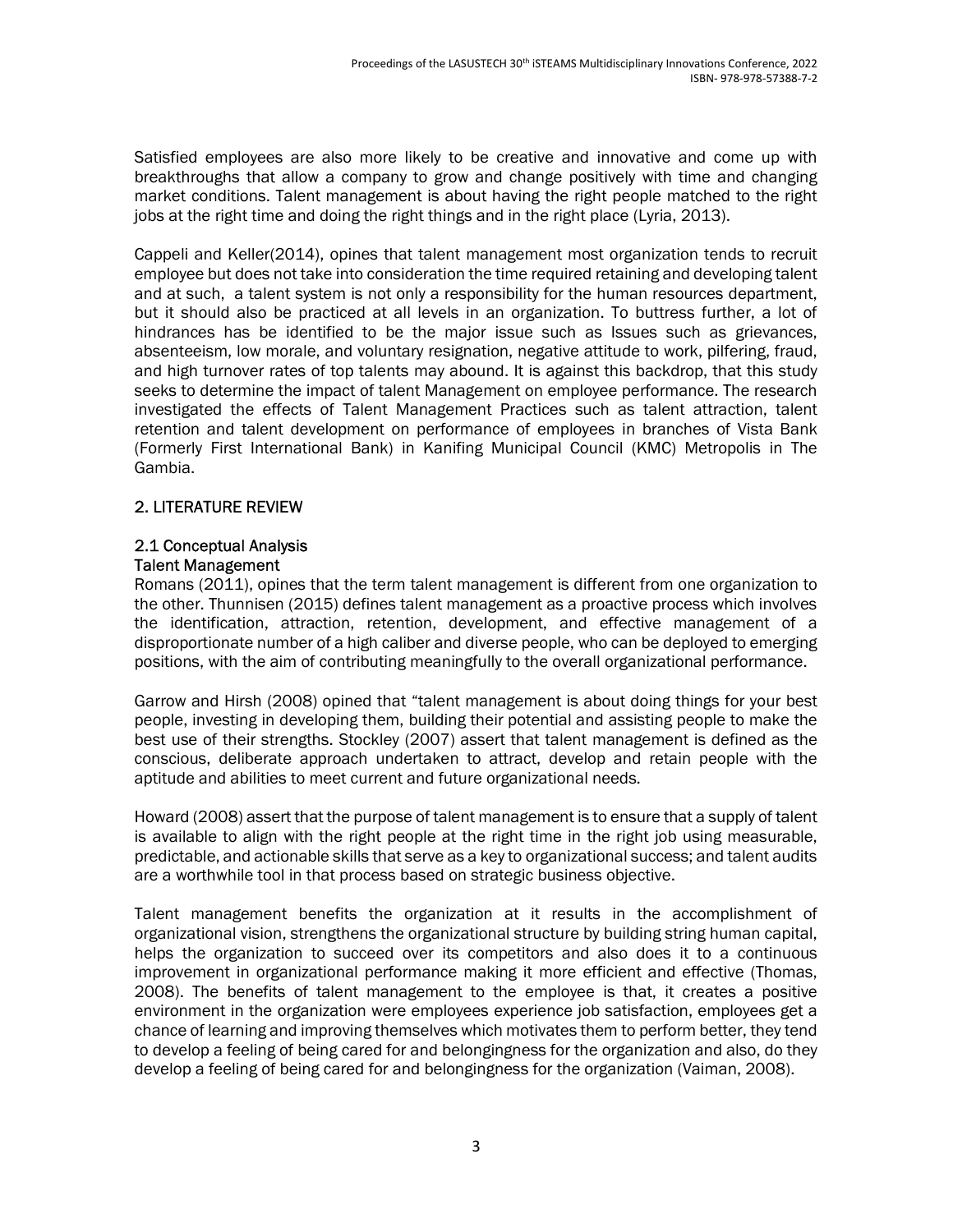### 2.1.1 Components of Talent Management

Talent attraction: Most crucial component and thus is the most intensive too. You need to design and plan strategies to hire employees who not only have the required skills and experience but also are fit for the specific tasks that they would have to perform during action (Singh, 2012; Bluen, 2013; Tarique, 2014)

Talent retention: This would help you to cut down the cost you spend on talent- pooling and invest more in other business development strategies! In addition to helping to keep people who stand out, it helps in prospecting for new employees and motivating employees (Singh, 2012; Bluen, 2013; Tarique, 2014)

Talent development: This entails learning and development is a systematic process to enhance an employee's skills, knowledge, and competency, resulting in better performance in a work setting. Specifically, learning is concerned with the acquisition of knowledge, skills, and attitudes. Development is the broadening and deepening of knowledge in line with one's development goals (Singh, 2012; Bluen, 2013; Tarique, 2014)



# Fig 1: Talent Management Framework Example

Source: https://www.aihr.com/blog/talent-management-framework/

#### 2.2 Theoretical Analysis (Resource Based View Theory)

To explore the relationship between talent management and employee retention, researchers have used several models and theories such as Resource based view (RBV), Herzberg's Motivation-Hygiene Theory, Person-Environment Fit Theory (P-E Fit) and Social Exchange Theory (SET) all of which are relevant to this study. This research adopts thee resource based view as its theoretical framework. According to Barney (1991), organization improve their competitive advantage through strategically developed the organization resources over a period.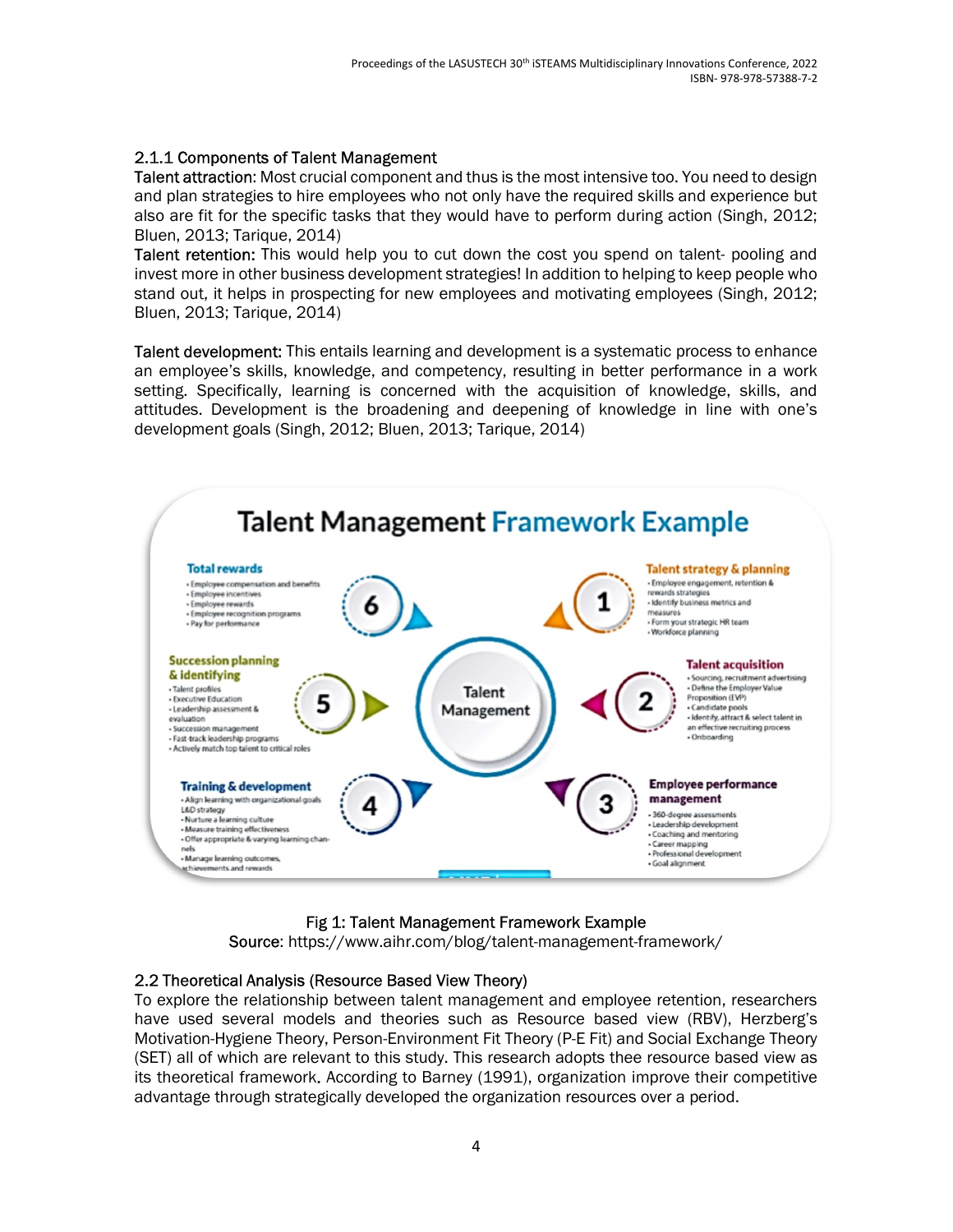Collings and Mallahi (2009) opined that talent management is defined as inimitable, rare, valuable, and non-substitutable resources in an organization. Organizations able to gain competitive advantage either through transforming resources in organization as sustainable competitive advantage suggested by Barney (1991). Based on RBV, competitive advantages provides firms with ability to explore opportunities and reduce threats over a period in the ever changing environment. Barney (1991) added that to achieve sustainable competitive advantage from RBV, the resources needed to be valuable, inimitable, and non-substitutable. These quality and capabilities of resources are referred as isolating mechanisms" that make it hard for others rival organization to compete and replicate (Rumelt, 1984). Boudreau (2005) also agreed that, RBV can assist organization to gain competitive advantage and strategic talent management.

#### 2.3 Empirical Analysis

Chee (2017) conducted a study on the role of talent management in employee retention. The research objective is to examine whether competency mapping, employee engagement, performance management and career development have a positive relationship in employee retention. The target respondents in this study are customer service representative working in banking and finance organization within Klang Valley. The collected data will be analyze using Statistical Package for Social Science (SPSS) software. Descriptive analysis, reliability test and inferential analysis (Pearson Correlation Analysis and Multiple Regression) will be used to analysis the collected data. The result of this study will be useful to leadership and human resources in an organization to have deeper understanding how talent management influenced in employee retention.

Mahlahla (2018) conducted a study on the Impact of Talent Management on Employee Performance and Retention Strategies: A Case Study of Masvingo City Council In Zimbabwe. The aim of this study was to investigate the impact of talent management on employee performance and retention strategies at the Masvingo City Council in Zimbabwe. The study adopted the quantitative research design and a pre-coded structured close ended questionnaire comprising the 5 Point Likert Scale was administered to the respondents. The questionnaire comprised of Section A and Section B. The target population comprised of 72 professionals at the Masvingo City Council.

The responses to the questionnaire were captured and analyzed using the Statistical Package for Social Sciences version 24.0 for Windows. Several statistical tests were used to test 14 hypotheses which were formulated for the various sections of the study. The main findings indicated that talent management had an impact on employee performance at Masvingo City Council in Zimbabwe. The findings also revealed that there is a strong relationship between the implementation of talent management and retention strategies at Masvingo City Council. Humaid (2018) conducted a study on Talent Management and Organizational Performance: The Mediating Role of Employee Engagement.

The research aimed to investigate the degree of talent management practices and its various dimensions (attracting, motivating, developing and retaining) in Bank of Palestine (BOP) in the Gaza Strip, and to examine the degree of organizational performance and its various dimensions (financial, internal process, customers and learning and growth), as well as the research aimed to test the mediating role of employee engagement on the relationship between talent management practices and organizational performance.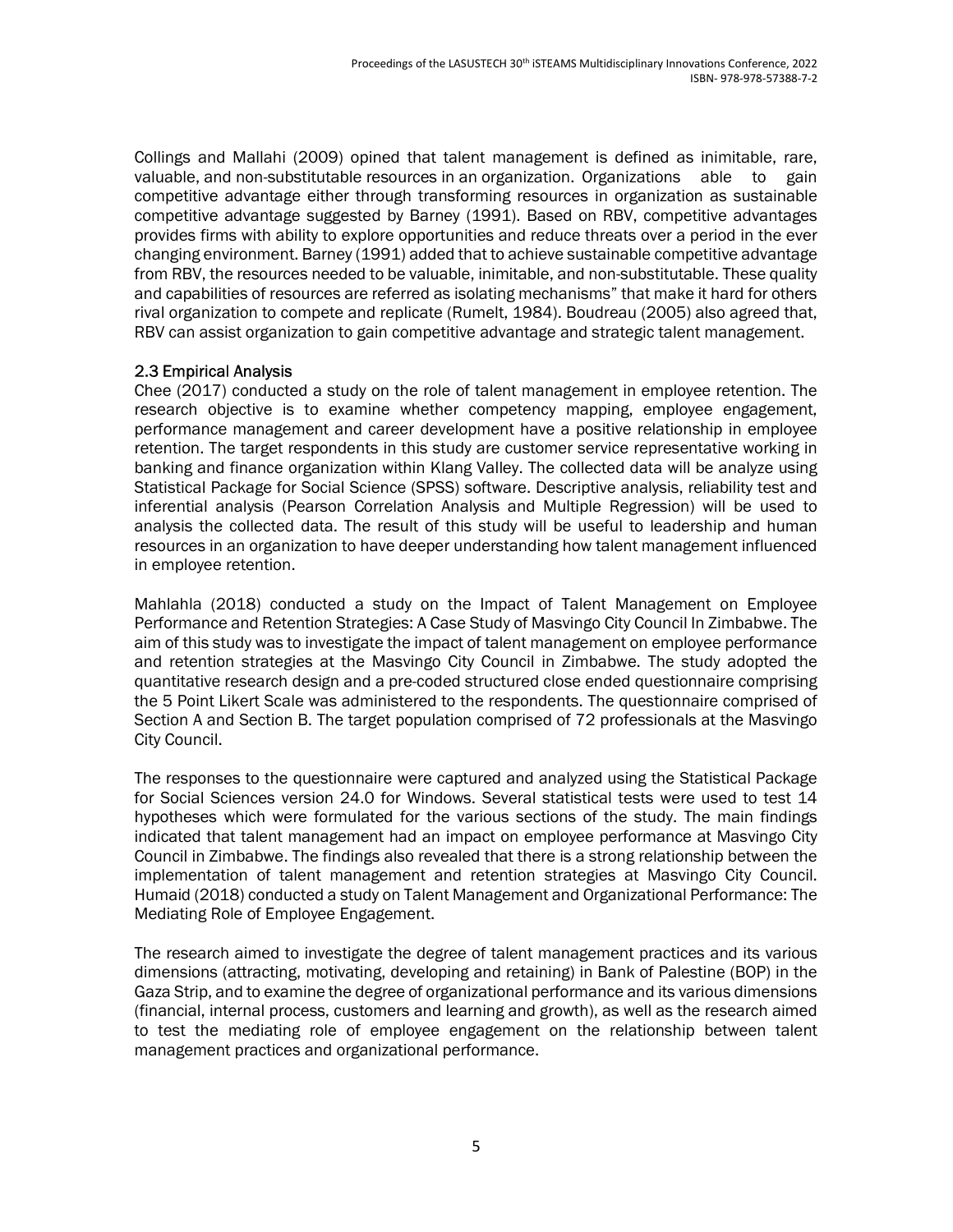To achieve the objectives of the research, the researcher used descriptive and analytical approach. The population of the research was (380) employees from different management levels in Bank of Palestine working in the Gaza Strip. The research was implemented on a random sample of (191) employees. A questionnaire was utilized as a main tool to collect data and apply appropriate statistics tests. Results revealed that the degree of talent management practices in Bank of Palestine was moderate, and the degree of organizational performance was high, while the degree of sense of employee engagement was moderate. In addition, results showed that employee engagement partially mediates the relationship between talent management practices and organizational performance.

Mabope (2018) conducted a study on Strategies and Practices for Effective Talent Management in The Mangaung Metropolitan Municipality. The aim of this study was to positively contribute to the improvement of the human resource management, talent management strategies and practices in the Mangaung Metropolitan Municipality in particular. For the realization of the aim and objectives of this study, a qualitative research methodology was adopted. A semi-structured questionnaire with predetermined closed and open-ended questions was utilized to acquire as much insight as possible into the Mangaung Metropolitan Municipality's human resource management practices and, particularly, their talent management strategies and practices. A semi structured interview was another tool used to obtain a better perspective on if and how talent management is practiced within the municipality and their knowledge and familiarity with such practices and strategies.

The literature study, which was qualitative, included extensive literature, legislation, policy documents, journal articles, books, conference papers, the internet, and government reports about human resource functions and tasks, which includes strategies and plans, recruitment, selection, career management, human resource development and practices in the South African public sector, talent management, development and retention, and the human resource functions and practices in a municipality.

Awadhi (2018) conducted a study on The Implementation of Talent Management Practices in U.A.E. Organizations. The main purpose of this research was to investigate, through primary and secondary data, the views, and perceptions on the topic of Talent Management, and the challenges associated with it in general. Based on that, the aim was to study how UAE organizations practice and implement Talent Management. Interviews were conducted with five organizations within the UAE that are implementing Talent Management programs. Based on the findings from the interviews and the discussion in this dissertation, it was concluded that, if considered, these three factors will add great value to Talent Management processes. The factors are a) Communication, b) Knowing the needs and ambitions of the talents, and finally, c) The Readiness of Managers. Accordingly, the conceptual framework was modified to include those factors.

Shahi, Farrokhsheresht ,Taghipourian and Aghajani (2019) conducted a study on Behavioral Factors Affecting Talent Management: Meta Synthesis Technique. The purpose of this study is to infer the conceptual model of behavioral factors affecting talent management. Therefore, applying the Meta-Synthesizing technique, researchers studied the findings of the articles which exist in valid databases in a systematic manner using Sandolowski and Barso's seven-step method. Then, after multiple screenings, they selected 36 appropriate articles for deeper study. To this end, behavioral factors affecting talent management were extracted and conceptual model analyses and inferences were obtained with the help of coding tools and MAXQDA v. 10 software.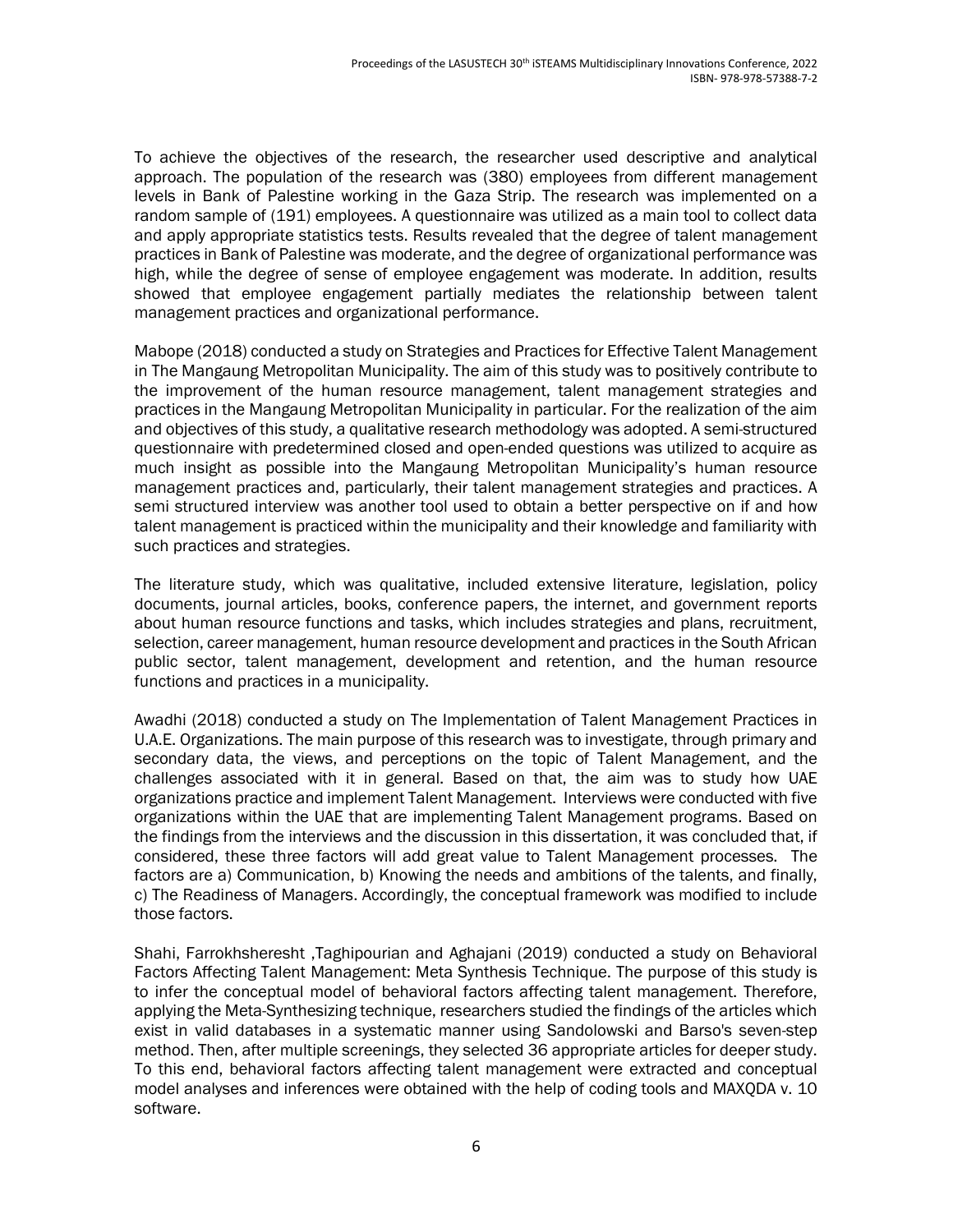Wolor, Khairunnisa and Purwana (2020) conducted a study on the Implementation Talent Management to Improve Organization's Performance in Indonesia to Fight Industrial Revolution. This paper took further concept studies and focuses more sharply on the practice of managing effective talent management in the face of the industrial revolution 4.0. The paper was a qualitative research based on literature reviews of various scientific articles taken from special journals that have helped build characterization of the most prominent elements that illustrate talent management that influences the performance, based on several important points explained by different authors. The findings show that talent management influences organizational performance. As a result, an optimal process of talent management is needed to improve organizational performance in Indonesia to face the industrial revolution. The results contribute to the literature by providing a description of talent management in accommodating and improving organizational performance in Indonesia.

# 3. METHODOLOGY

The study population is restricted to branched of Vista Bank in Kanifing Municipal Council (KMC) metropolis of the Gambia namely Westfield, Kairaba Avenue and Tallinding. This study specifically comprised all staff of the selected branches. This survey research was mainly based on primary data collected from employees of selected firms. Primary data were used in this study. A sample was drawn from the population, hence; a sample size of thirty (30) respondents constitutes the sample size for questionnaires that were administered to the staff respondents which was arrived at using Krejcie and Morgan's (1970) sample size determination criteria. Out of the 30 copies of the questionnaire given out, 27 copies of questionnaire were filled appropriately and useful for analysis. Data collected from the questionnaire were analyzed with the aid of a STATA 11.0 computer statistical package while, regression analysis was used to test the hypotheses. The hypotheses were tested at 5% level of significance.

# 4. RESULTS AND DISCUSSION OF FINDINGS

# Test of Hypothesis

# Test of Hypothesis I

Ho<sub>1</sub>: - There is no significant relationship between talent management and employee Performance.

| Hyp.                                                                                                                                                                                                                                                                                                                                                        | Relationship                                          | <b>Beta</b> |             | S.Error T - value P-value |       |
|-------------------------------------------------------------------------------------------------------------------------------------------------------------------------------------------------------------------------------------------------------------------------------------------------------------------------------------------------------------|-------------------------------------------------------|-------------|-------------|---------------------------|-------|
| $H_1$                                                                                                                                                                                                                                                                                                                                                       | Talent Attraction-> Employee Performance              | 0.227       | 0.070       | 3.263                     | 0.001 |
| H <sub>2</sub>                                                                                                                                                                                                                                                                                                                                              | Talent Retention-> Employee Performance               |             | 0.284 0.120 | 2.366                     | 0.002 |
| $H_3$                                                                                                                                                                                                                                                                                                                                                       | Talent Development-> Employee Performance 0.169 0.067 |             |             | 2.495                     | 0.000 |
| $\mathcal{L}$ $\mathcal{L}$ $\mathcal{L}$ $\mathcal{L}$ $\mathcal{L}$ $\mathcal{L}$ $\mathcal{L}$ $\mathcal{L}$ $\mathcal{L}$ $\mathcal{L}$ $\mathcal{L}$ $\mathcal{L}$ $\mathcal{L}$ $\mathcal{L}$ $\mathcal{L}$ $\mathcal{L}$ $\mathcal{L}$ $\mathcal{L}$ $\mathcal{L}$ $\mathcal{L}$ $\mathcal{L}$ $\mathcal{L}$ $\mathcal{L}$ $\mathcal{L}$ $\mathcal{$ |                                                       |             |             |                           |       |

#### Table 1 Result of Hypotheses Testing

Source: Researcher's Field Survey, 2021 (T-value ≥1.96).

Information in Table 1 revealed that hypothesis 1 predicted that talent attraction impacts employee performance. Hence, the table above revealed a significant positive relationship between talent attraction and employee performance ( $\beta$  = 0.027, t = 3.263, p = 0.001), supporting Hypothesis 1. Similarly, Hypothesis 2 predicted that talent retention impacts employee performance. The result in Table 1 revealed a significant positive relationship between talent retention and employee performance.  $(\beta = 0.284, t = 2.366, p = 0.002)$ , therefore, Hypothesis 2 is supported.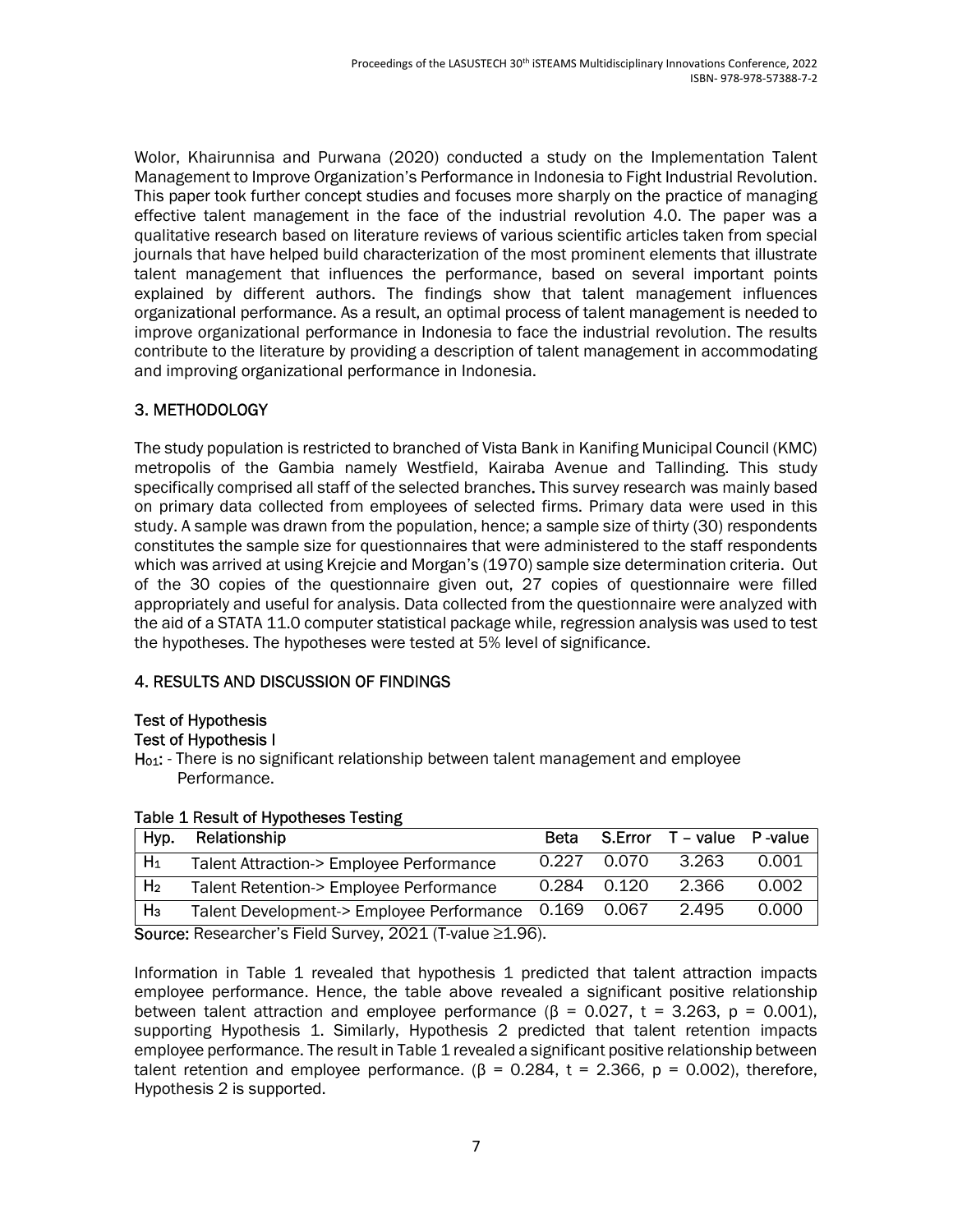Lastly, in examining the effect of talent development on employee performance., the result indicated that talent development had a significant relationship with employee performance (β  $= 0.169$ , t = 2.495, p = 0.000), supporting Hypothesis 3.

# 5. CONCLUSION

The position of scholars is that it is the human resources who bring their human capital into the organization that determines the extent to which all other type of resources is optimally utilized efficiently and effectively. Therefore, organizations must continually develop the human capital and talent management is one of the strategies of managing human efficiently and effectively. Talent management refers to the anticipation of required human capital the organization needs at the time then setting a plan to meet those needs Vance (2006).

Talent management is the science of using strategic HR to improve business value and make it possible for companies and organizations to reach their goals. Everything that is done to recruit, retain, develop, reward, and make people perform is part of Talent Management as well as strategic workforce planning.

Based on the findings of this study, the research concludes that talent attraction significantly influences employee performance. Also, talent development significantly influences employee performance. Talent retention significant impacts on employee performance.

#### 6. RECOMMENDATIONS

Based on conclusions of this study, the following recommendations are made.

The study recommends that organizations should offer favorable working conditions to their employees as the best talented employees who contribute to good organization performance, will be attracted to work for an organization that they think will be more able to satisfy their needs by providing job security, good pay package and career progression. Management should develop an integrated proactive talent management strategy, to be able to sustain competitive advantage. Overall, it is recommended that talent management practices should be emphasized as doing so brings about superior organizational performance. The study suggests that career management methods like having career counselling facilities, career mentors, career planning and career development programs should be widely to improve performance. Furthermore, talent management system should be incorporated across all aspects of human resource management.

It is recommended that the bank management should keep valuing and ensuring that talent retention strategies like competitive compensation system, effective leadership style and internal recruitment policy are in place because the study found a high influence of talent retention on organization performance. Management should know what factors contribute to difficulties in attraction and retention of employees so that effort should be made to keep various retention factors in balance. Organization should equally design good working conditions, such as bonus, flexible work hours, fringe benefits, and among others as strategy to retain and motivate employees to avoid employees quitting their jobs for better job elsewhere.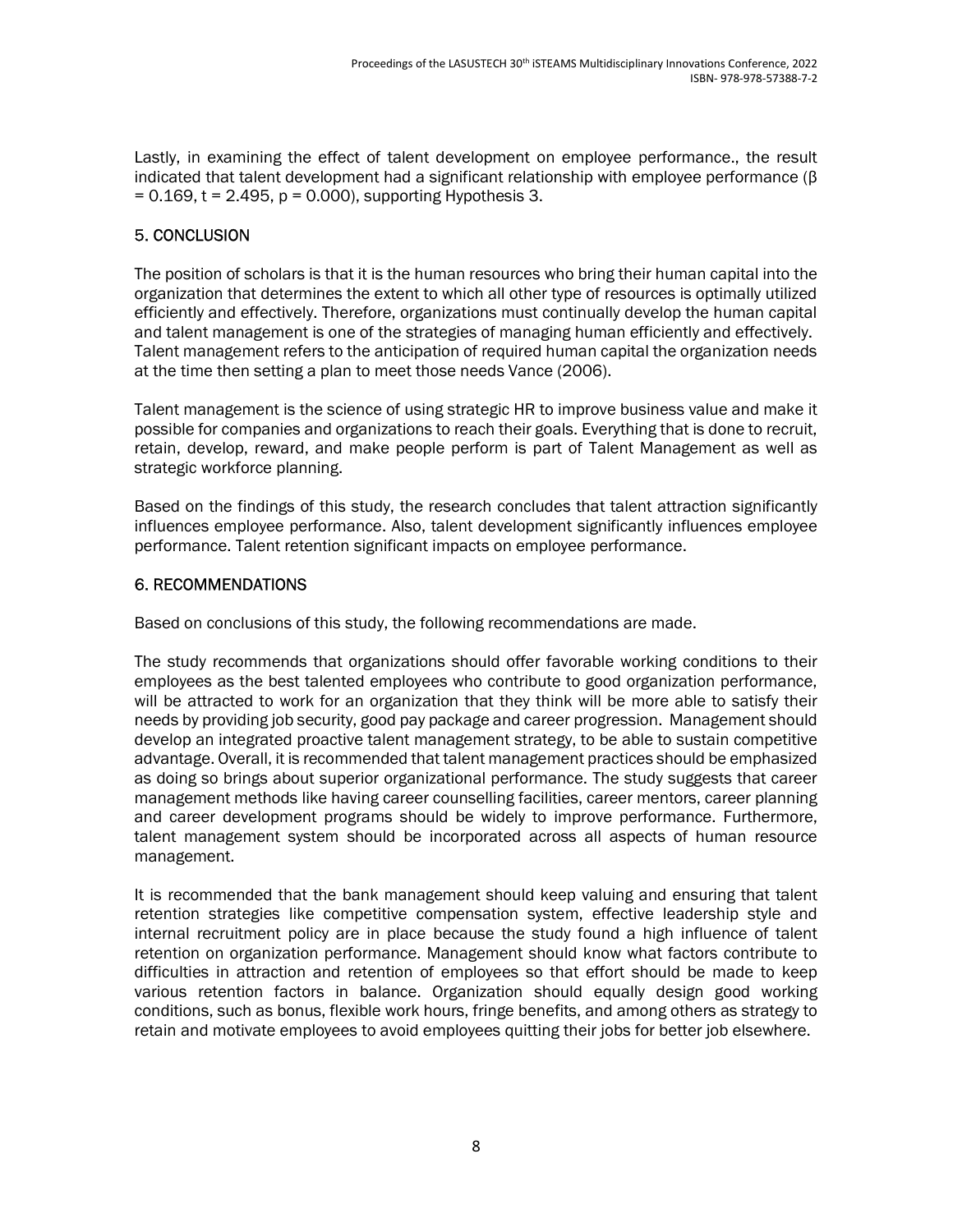#### **REFERENCES**

- 1. Barney, J. B. (1991). Firm Resources and Sustained Competitive Advantage. Journal of Management, 17(1), 99-120
- 2. Bluen, S. (2013). Talent Management in emerging markets. Cape Town: Knowres Publishing (Pty) Ltd.
- 3. Boudreau, I. (2005). Where is your pivotal talent? Harvard Business Review, 83(4), 23– 24
- 4. Chee, Y, (2018). The Role of Talent Management in Employee Retention. Unpublished Master of Business Administration Thesis Universiti Tunku Abdul Rahman
- 5. Cheese, P., Thomas, R. & Craig, E. (2008). The Talent Powered Organization: Strategies for Globalization, Talent Management and High Performance. Philadelphia, Pa.: Kogan Page. [ebook].
- 6. Collings, D. G. & Mellahi, K. (2009). Strategic Talent Management: A Review and Research Agenda. Human Resource Management Review, 19(4), 304-313
- 7. Fitzgerald, M. (2014). Talent and Talent Management. Online. Available from: http://www.leadershipacademy.nhs.uk/wp-content/uploads/2014/07/Insight-1- Defining- Talent-and-Talent-Management.pdf. Date accessed: 04 February 2015.
- 8. Garrow, V. & Hirsh, W. (2008). Talent Management: Issues of Focus and Fit. Public Personnel Management, 37(4), 389-402
- 9. Howard, S. (2008). Total Quality Management Now Applies to Managing Talent. Journal of Qualitative Participation, 31 (2), 15-18
- 10. Humaid, H.B (2018). Talent Management and Organizational Performance: The Mediating Role of Employee Engagement A Case Study Bank of Palestine in the Gaza Strip. Unpublished Master of Business Administration Thesis The Islamic University– Gaza
- 11. Lyria, R. K. (2013). Role of Talent Management on Organizational Performance in Companies Listed in Nairobi Security Exchange in Kenya: Literature Review
- 12. Mabope, N.C. (2018). Strategies and Practices For Effective Talent Management in the Mangaung Metropolitan Municipality. Unpublished Master of Public Management in the Department of Government Management, Central University of Technology, Free State
- 13. Mahlahla, L (2018) The Impact Of Talent Management On Employee Performance And Retention Strategies: A Case Study Of Masvingo City Council In Zimbabwe. Unpublished Masters Thesis in Management Sciences Durban University of Technology
- 14. Romans, A. (2011). Assessing talent management within the Western Cape Provincial Treasury (WCPT). Unpublished Masters' Thesis in Public Administration. School of Public Leadership. Faculty of Economics and Management Sciences. Stellenbosch University. Stellenbosch: University Press
- 15. Shahi,T., Farrokhsheresh, B, Taghipourian, M., Aghajani, H. (2020). Behavioral Factors Affecting Talent Management: Meta-Synthesis Technique. Iranian Journal of Management Studies. Vol. 13, No. 1, Winter 2020
- 16. Singh, A. (2012). Organizational Excellence through Talent Management. International Review of Business and Social Sciences, 1(10), 16-23.
- 17. Stockley, (2007). Talent Management Concept- Definition and Explanation. Retrieved January 24, 2015, http://derekstockley.com.au/newsletters-05/020-talent management.html
- 18. Tarique, K. (2014). Global Talent management: Literature review, interactive framework, and suggestions for further studies. Journal of world business, (3) 122- 133.